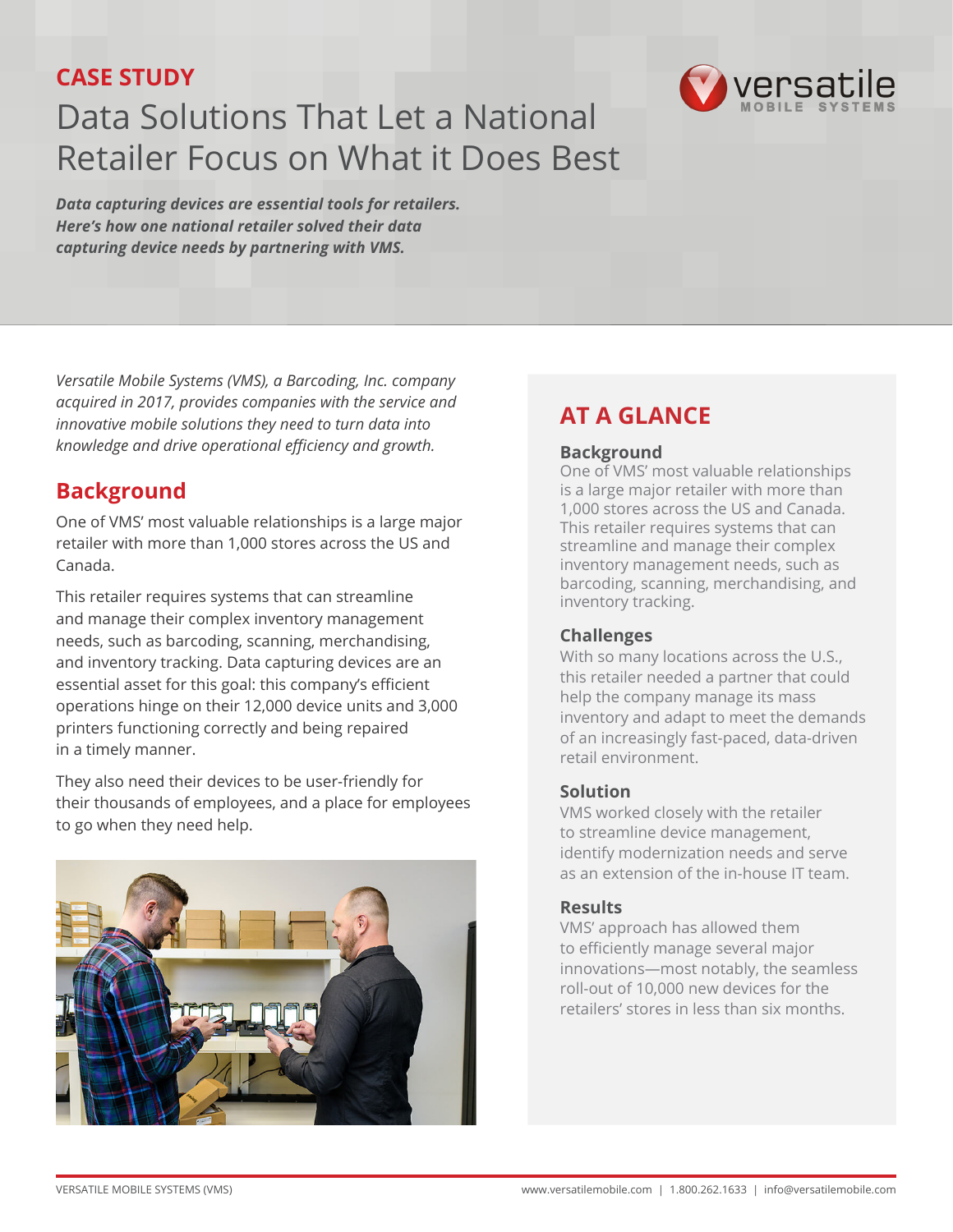

## **Challenges**

When this retailer struggled with a previous vendor to get devices repaired and to add additional ones, they knew they had to make a change. They needed a firm that understood the breadth of their needs and could adapt as the company evolved to meet the demands of an increasingly fast-paced, data-driven retail environment.

This client's challenges couldn't be solved with a discrete project or product. They needed a long-term partner to manage software bugs, field employee help desk requests and address equipment malfunctions. Replacing the devices also meant training employees across 1,000+ stores on a new system, a major hurdle only a strong partner could help to manage.



### **Solutions**

After evaluating their options, this client asked VMS to oversee and streamline device management so that problems could be solved quickly before disrupting store efficiency and operations. Now, for over 20 years, VMS has been a collaborative partner for this retailer, providing tailored service and solutions to any new challenges that arise.

In a given year, VMS works closely with this client to repair devices, identify device modernization needs, manage data, and implement and train employees

on new devices and systems for a more efficient enterprise.

VMS cultivates trust with the client by solving the company's challenges, and most important, providing superior, hands-on service.

- VMS became an extension of the retailer's help desk team to address needs for efficient troubleshooting. VMS is now fully integrated into the client's help desk system, able to pull employee service tickets and problem solve over the phone.
- VMS developed a process of regular sit downs with the client's help desk employees to identify and address system issues.
- VMS touches base daily and conducts formal quarterly business reviews to forecast device needs for upcoming quarters.
- VMS supports the opening of new stores to ensure timely delivery of devices and appropriate applications.

### **Results**

VMS' approach has allowed them to efficiently manage several large undertakings with this retailer during the span of the partnership—most notably, the seamless roll-out of 10,000 new devices for the retailers' stores in less than six months. By working with VMS, the retailer can now more accurately track shipments and materials through its online system.

#### **Through the 20+ year partnership, VMS has been able to help the retailer by:**

- Working directly with the retailer's software vendor to solve bugs that affect multiple systems.
- Monitoring device usage to provide work-arounds and solutions that prevent business disruption in the case of an outage.
- Maintaining an online forum for regular communication.
- Physically going to the stores to address problems if need be.